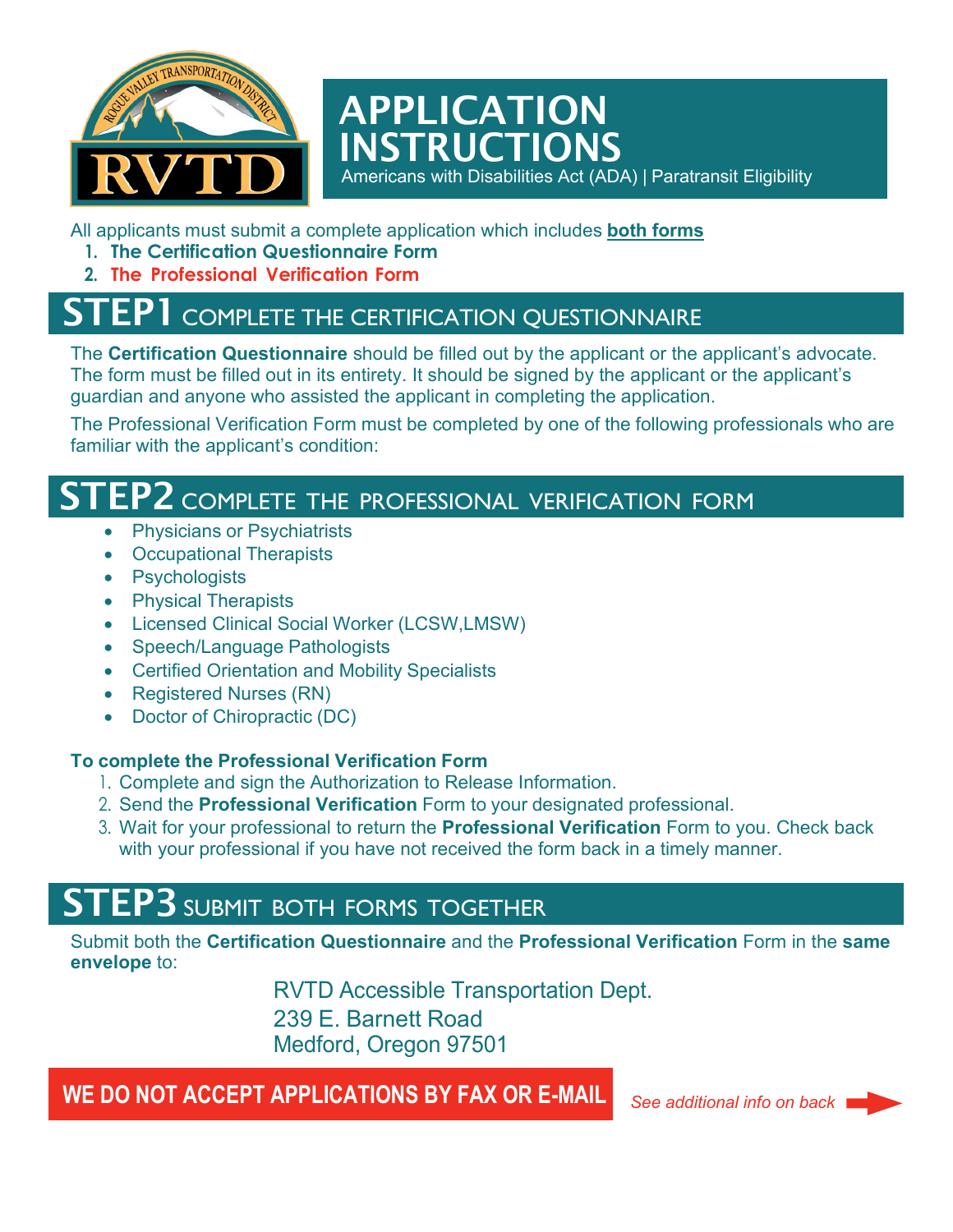## **STEP4** IN-PERSON ASSESSMENT

Typically, the forms provide RVTD with all the information needed to make a determination on eligibility. Sometimes however, more information is needed. When this happens, an applicant may be asked to come in for an **"in-person assessment"**.

#### **This assessment may include:**

- **A conversation about the applicant's current mobility.** The RVTD accessible transportation coordinator will talk with you about how you currently get around.
- **A walk inside or outside our administrative building.** This will help determine things such as physical ability to get to the regular fixed-route bus as well as memory and landmark recognition.
- **A standard walking and balance test.** This standardized test measures a person's risk of falling (Tinetti Gait and Balance Test).

PLEASE NOTE THAT APPLICANTS WHO NEED TO COME IN FOR AN IN- PERSON ASSESSMENT WILL STILL HAVE THEIR APPLICATION PROCESSED WITHIN 21 CALENDAR DAYS.

### COMMON ISSUES

In order to make a determination within 21 calendar days, RVTD's Accessible Transportation Department must have a complete application. There are several things which may cause an application to be incomplete. By double checking these items PRIOR to submitting your application, you may avoid delays in processing.

- 1. **One of the forms is missing.** Your application must contain both the Certification Questionnaire and the Professional Verification. Please ensure both are submitted in the same envelope.
- 2. **One of the forms is not signed.** Both the Certification Questionnaire and the Professional Verification forms must be signed. If either the applicant or the professional forgets to sign the form, it is considered incomplete.
- 3. **The professional credentials are missing.** Professionals must include their titles and credentials when signing the Professional Verification.

Jane Doe **X** (Incomplete) Jane Doe M.D. ✓ (Complete) Jane Doe R.N. ✓ (Complete)

AN INCOMPLETE APPLICATION WILL BE RETURNED TO THE APPLICANT ONE (1) TIME. IF IT IS SUBMITTED A SECOND TIME AND IS STILL INCOMPLETE IT WILL BE HELD FOR 60 DAYS BY OUR ACCESSIBLE TRANSPORTATION DEPARTMENT BEFORE BEING DESTROYED.

APPLICATIONS MUST BE PROCESSED WITHIN 21 CALENDAR DAYS. IF YOUR PROPERLY COMPLETED AND SUBMITTED APPLICATION IS NOT PROCESSED WITHIN 21 DAYS, YOU WILL BE GRANTED PRESUMPTIVE ELIGIBILITY FOR VALLEY LIFT SERVICES UNTIL YOUR APPLICATION IS PROCESSED.

**Questions? Please call 541.842.2080**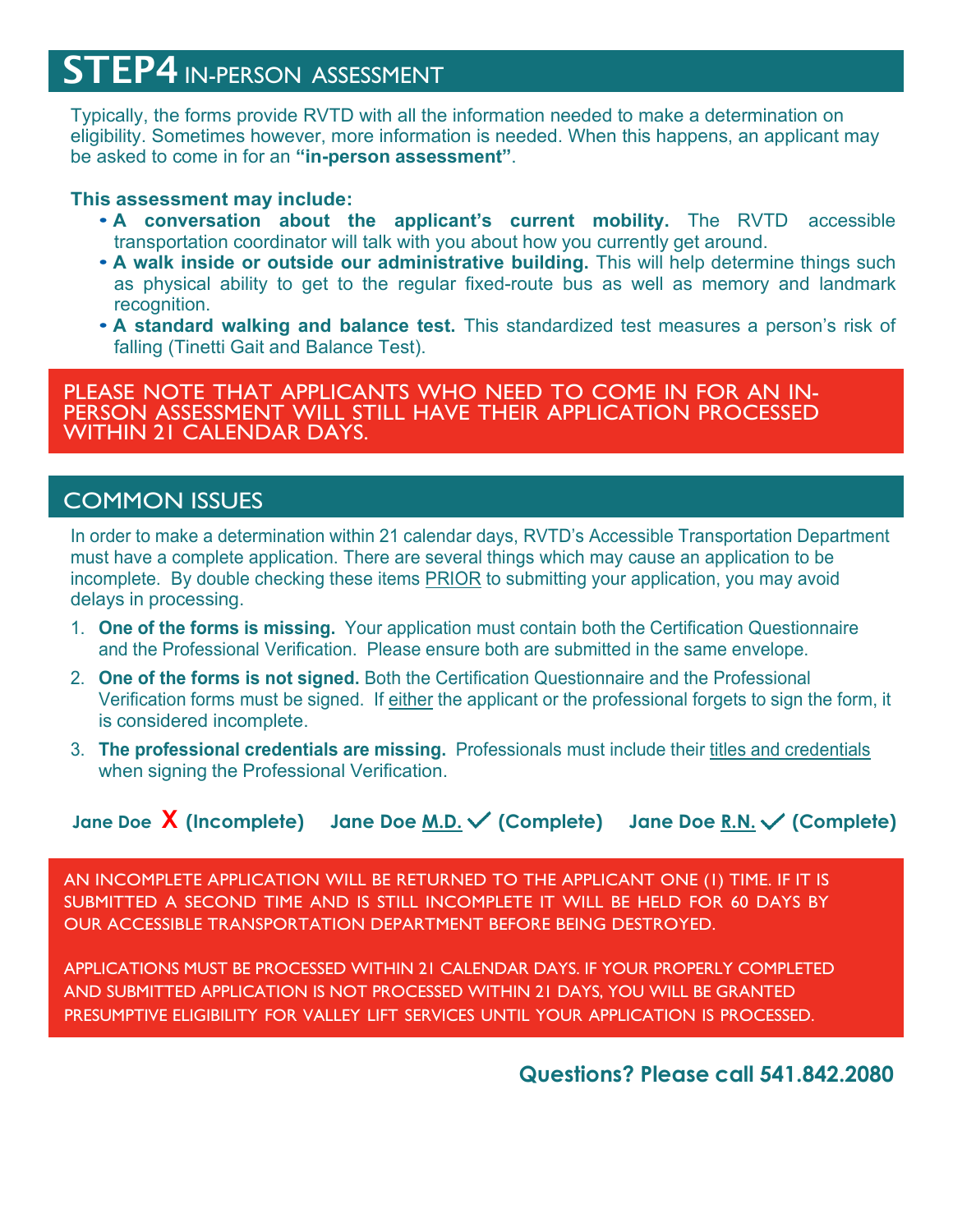

# **CERTIFICATION QUESTIONNAIRE**

Americans with Disabilities Act (ADA) | Paratransit Eligibility

**1.** See application Instructions

| 2. If you have additional questions call the RVTD Accessible Transportation |  |  |
|-----------------------------------------------------------------------------|--|--|
| Customer Service at (541) 842-2080 voice, 7-1-1 TTY.                        |  |  |

**3.** This form is incomplete if it is NOT ACCOMPANIED BY COMPLETED PROFESSIONAL VERIFICATION.

**WE DO NOT ACCEPT APPLICATIONS BY FAX**

# PART1APPLICANT DATA **Please print or type**

| Name <u>: _____________________________</u>      |                                                                                                                                                                                                                                |                      |                                   |
|--------------------------------------------------|--------------------------------------------------------------------------------------------------------------------------------------------------------------------------------------------------------------------------------|----------------------|-----------------------------------|
|                                                  | Middle Initial                                                                                                                                                                                                                 |                      | Last                              |
|                                                  |                                                                                                                                                                                                                                |                      |                                   |
|                                                  |                                                                                                                                                                                                                                |                      | <u>Zip Code: _______________</u>  |
|                                                  | Day Telephone: ( a manufacturer contract to the Evening Telephone: ( a manufacturer contract of the Day Telephone: ( a manufacturer contract of the Day Telephone: ( a manufacturer contract of the Day Telephone: ( a manufac |                      |                                   |
|                                                  |                                                                                                                                                                                                                                |                      |                                   |
| Birth Date: $\frac{1}{\sqrt{1-\frac{1}{2}}}$     |                                                                                                                                                                                                                                |                      |                                   |
|                                                  | I am a Veteran of the US Armed Forces. Pres                                                                                                                                                                                    |                      |                                   |
| <b>Mailing Address (if different from above)</b> |                                                                                                                                                                                                                                |                      |                                   |
|                                                  |                                                                                                                                                                                                                                |                      | _Apt.#:__________________________ |
|                                                  |                                                                                                                                                                                                                                |                      | <b>Zip Code: Communication</b>    |
| <b>Emergency Contact Person</b>                  |                                                                                                                                                                                                                                |                      |                                   |
|                                                  |                                                                                                                                                                                                                                |                      |                                   |
| Day Telephone: (                                 | Last<br><b>Evening Telephone: (Exercise</b>                                                                                                                                                                                    |                      | Relationship                      |
| #2: Name: $\frac{1}{2}$<br>First                 | Last                                                                                                                                                                                                                           |                      | Relationship                      |
| Day Telephone: (                                 |                                                                                                                                                                                                                                | Evening Telephone: ( |                                   |

*By providing emergency/alternate contact numbers, you authorize RVTD or its representatives to contact the individuals listed regarding your Paratransit service.*

*Office Use Only*

| Client ID # | Exp. Date   Category   PCA   Svc Animal   Notes |           |  |
|-------------|-------------------------------------------------|-----------|--|
|             |                                                 | 1 3   Y N |  |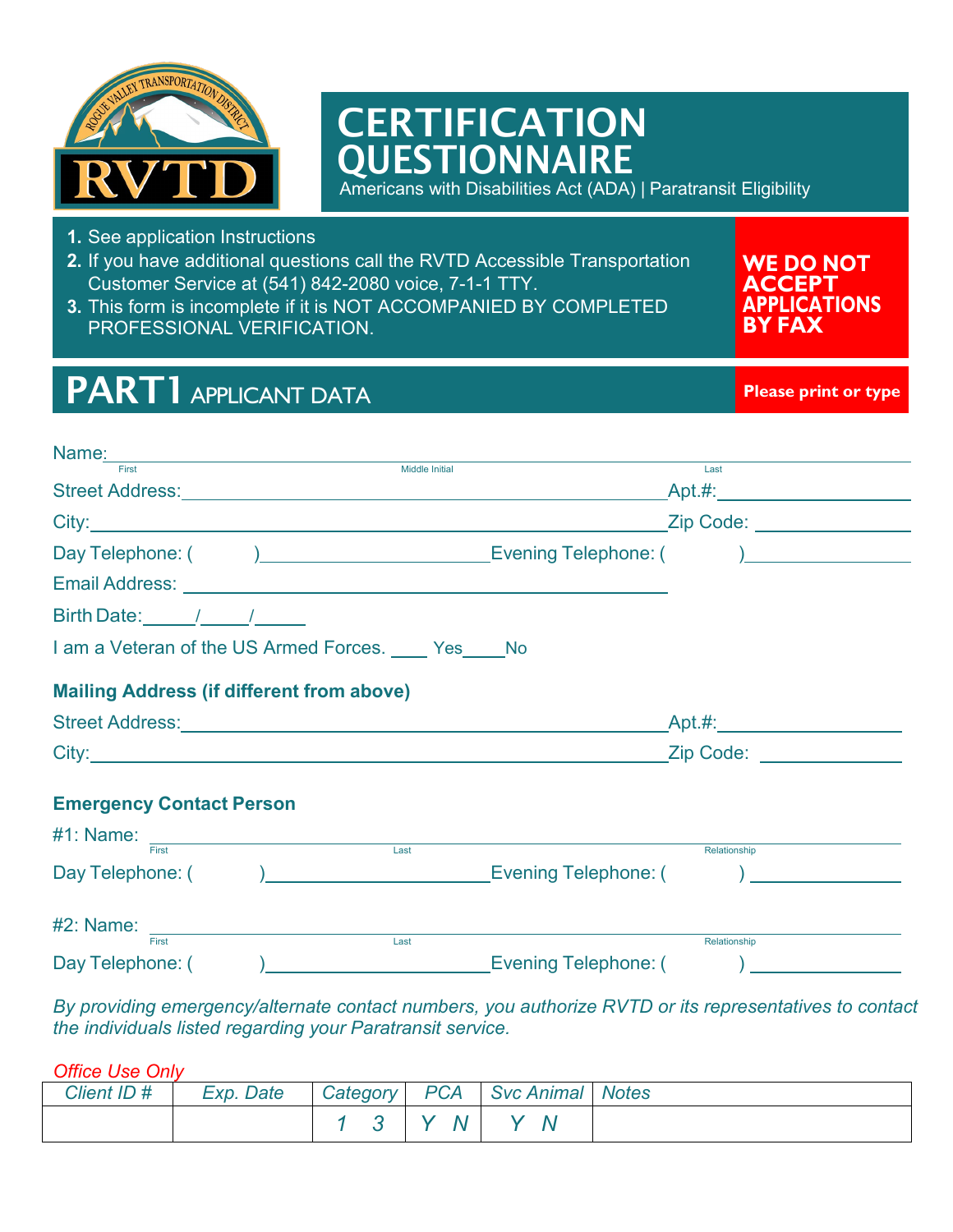| 1. Which of the following assistive devices, if any, do you use: (please check all that apply)<br>$\Box$ Manual Wheelchair $\Box$ Boarding Chair $\Box$ Prosthesis<br>Cane<br>$\Box$                                                                                                                     |  |
|----------------------------------------------------------------------------------------------------------------------------------------------------------------------------------------------------------------------------------------------------------------------------------------------------------|--|
| White Cane □ Powered Wheelchair<br>$\Box$ Service Animal $\Box$ Communication Aid                                                                                                                                                                                                                        |  |
| Walker □ Powered Scooter<br>$\Box$ Portable Oxygen $\Box$ Crutches                                                                                                                                                                                                                                       |  |
| $\Box$ Cart<br>Other: <u>with the contract of the contract of the contract of the contract of the contract of the contract of the contract of the contract of the contract of the contract of the contract of the contract of the contract of t</u>                                                      |  |
| 2. Do you need to travel with a Personal Care Attendant (PCA)? A PCA is someone designated or<br>employed specifically to assist you meet your personal needs. RVTD cannot provide you a PCA and<br>our drivers cannot serve as your PCA. (Select one)                                                   |  |
| $\Box$<br>$No - You$ may still have someone travel with you whenever you wish<br><b>Sometimes</b> – you travel with a PCA at your own discretion<br>$\Box$<br>$\Box$ Yes – You cannot travel alone and always need to travel with a PCA.                                                                 |  |
| 3. Does your health condition/disability require you to use RVTD Valley Lift service?<br>□Seasonally (Nov. - Apr.) □ Temporarily *<br>$\Box$ Permanently<br>* If temporarily, for how long? _______ Week(s) ______ Month(s)                                                                              |  |
| 4. Does your health condition/disability change from day to day in ways that occasionally                                                                                                                                                                                                                |  |
| disrupts your ability to use fixed-route bus service? ______Yes_____No                                                                                                                                                                                                                                   |  |
|                                                                                                                                                                                                                                                                                                          |  |
|                                                                                                                                                                                                                                                                                                          |  |
|                                                                                                                                                                                                                                                                                                          |  |
| <b>PART2</b> QUESTIONS ABOUT USING FIXED-ROUTE PUBLIC TRANSIT                                                                                                                                                                                                                                            |  |
| Complete Part 2 even if you are unable to use fixed-route bus service. This information will assist us in<br>determining how your disability/health condition affects your ability to use fixed-route bus service.<br>1. Do you now independently use fixed-route bus service?_____Yes___No____Sometimes |  |
| If "Yes" or "Sometimes," how many times?______per week_____per month_____per year                                                                                                                                                                                                                        |  |
| Which of the following best describes how you use fixed-route bus service?<br>$\Box$ To travel to and from one destination only<br>$\Box$ To travel to and from a few destinations<br>$\Box$ To travel to and from many different destinations                                                           |  |
| Explain what prevents you from independently using fixed-route bus service.                                                                                                                                                                                                                              |  |
| 2. Have you ever had training to use the fixed-route bus service? Ves Mo                                                                                                                                                                                                                                 |  |
| 3. What accommodations would assist you in using RVTD's fixed-route bus service?                                                                                                                                                                                                                         |  |
| <b>Route &amp; Schedule Information</b><br>Bus stops closer to home/destination                                                                                                                                                                                                                          |  |
| Bench/Shelter at bus stop<br>Accessible bus stop and pathway<br>Training to use the fixed route bus<br><b>No Transfers</b>                                                                                                                                                                               |  |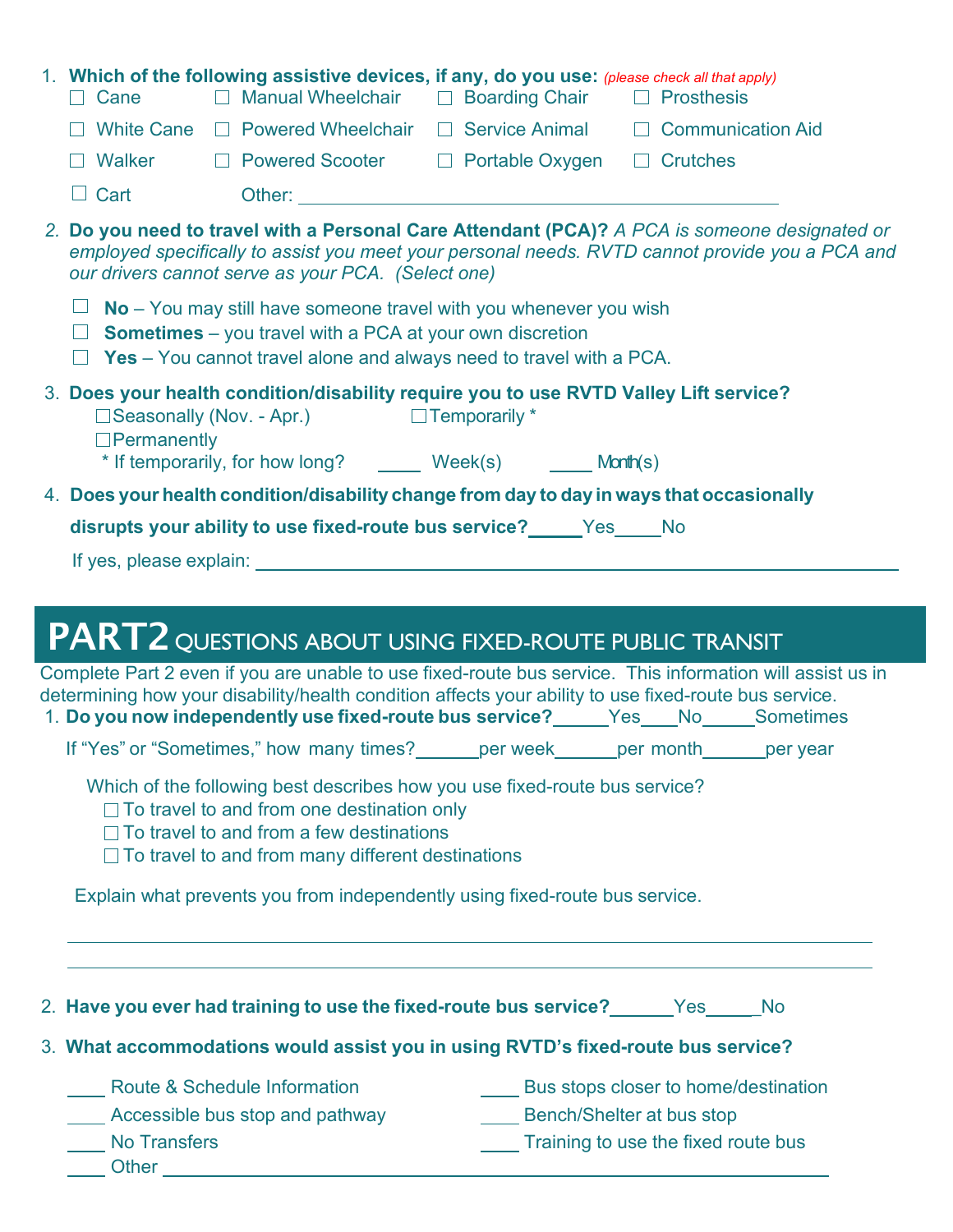| another person?                                                      | 1 block<br>$\Box$ 6 blocks or more | 4. Using a mobility aid or on your own, how far are you able to travel without the assistance of<br>3 blocks<br>$\Box$ less than 1 block |  |
|----------------------------------------------------------------------|------------------------------------|------------------------------------------------------------------------------------------------------------------------------------------|--|
| 5. I can wait for a fixed-route bus service: (check all that apply): |                                    |                                                                                                                                          |  |
| Only if there is a bench                                             | More than 15 minutes               |                                                                                                                                          |  |
| $\Box$ Up to 15 minutes                                              |                                    | $My$ disability prevents me from waiting for any period of time*                                                                         |  |
| *Please explain:                                                     |                                    |                                                                                                                                          |  |

#### 6. **Please check all the categories below as they relate to your ability to use fixed-route bus service:**

|               | I am:                                                                | <b>Yes</b> | <b>No</b> | <b>Sometimes</b> |
|---------------|----------------------------------------------------------------------|------------|-----------|------------------|
| A.            |                                                                      |            |           |                  |
| B.            |                                                                      |            |           |                  |
| C.            |                                                                      |            |           |                  |
| D.            |                                                                      |            |           |                  |
| Е.            |                                                                      |            |           |                  |
| Е.            | Able to hear and process spoken words or auditory information        |            |           |                  |
| G.            |                                                                      |            |           |                  |
| Η.            |                                                                      |            |           |                  |
| L.            | Able to deal with unexpected situations or changes in routine        |            |           |                  |
|               |                                                                      |            |           |                  |
| J.            | Able to safely and effectively travel through crowded and/or complex |            |           |                  |
|               |                                                                      |            |           |                  |
| Κ.            |                                                                      |            |           |                  |
| L.            | Able to travel independently along sidewalks and other               |            |           |                  |
|               |                                                                      |            |           |                  |
| М.            |                                                                      |            |           |                  |
| N.            |                                                                      |            |           |                  |
| $\mathsf{O}.$ |                                                                      |            |           |                  |
| P.            |                                                                      |            |           |                  |
| Q             |                                                                      |            |           |                  |
| R             | Able to get to a seat/wheelchair position and remain seated          |            |           |                  |
|               |                                                                      |            |           |                  |
| S.            |                                                                      |            |           |                  |

If you checked "No" or "Sometimes" to any of the items in question 6, please explain below: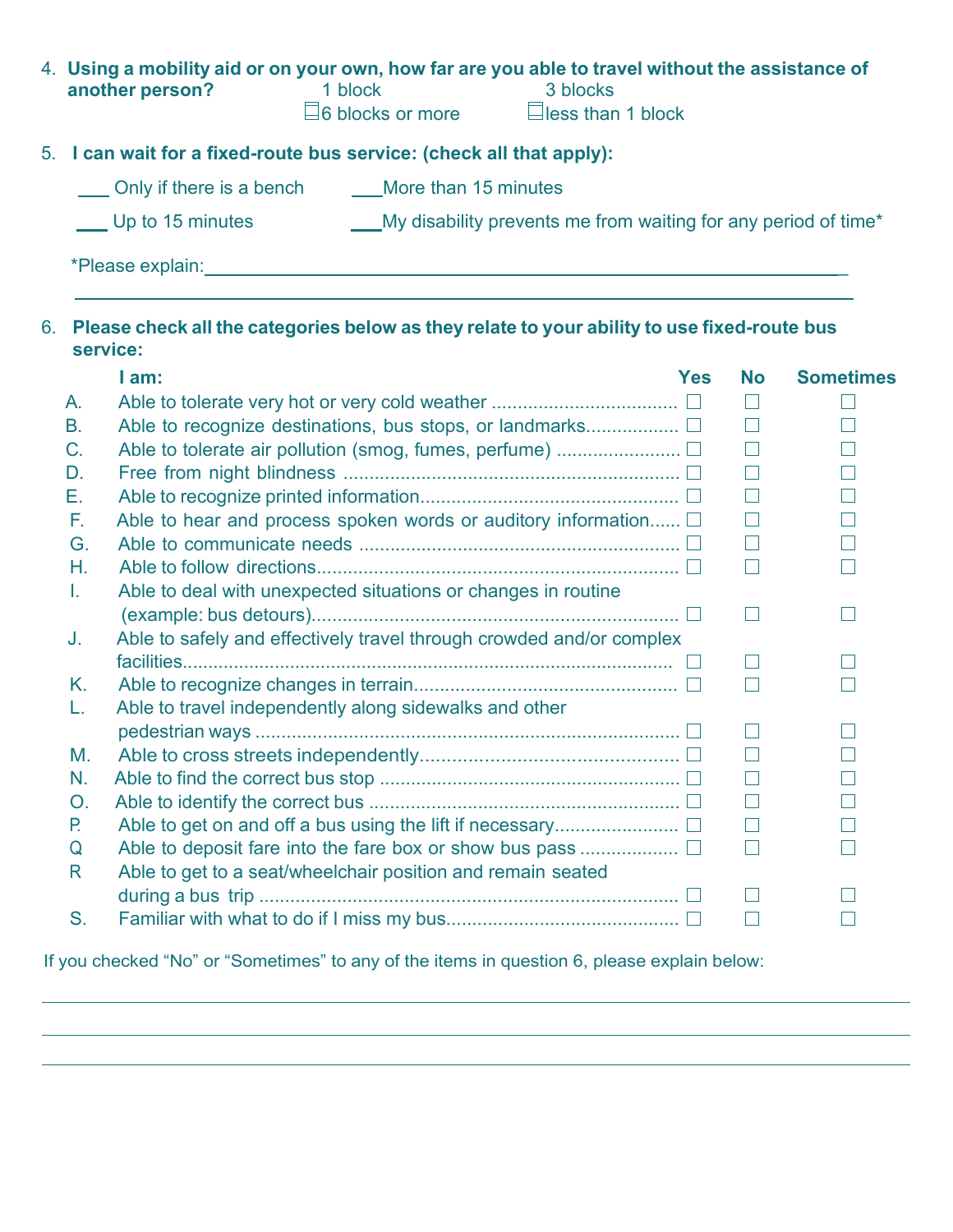# PART3 APPLICANT SIGNATURE

The information provided on this form is private data and is used to determine ADA paratransit eligibility. The ability to determine your eligibility is based on receiving all of the information requested on this form. All medical, visual or locational information pertaining to application for users of ADA paratransit service is private. No information related to RVTD Accessible Transportation Services can be released to anyone else unless the applicant or user authorizes the release in writing.

I certify that all information on this application form is accurate. I understand that misinformation or misrepresentation of facts will be cause for disqualification or rejection of my ADA eligibility. I also understand that additional information relating to my health condition or disability may be required to determine eligibility. This information may be obtained through an in-person assessment or by requesting information from a professional who understands my health condition or disability. Additional information will be required only when the information provided on the application form does not clearly determine ADA paratransit eligibility.

| Applicant's Signature: National Applicant of Signature:                                                                                                  |                                                           | Date:        |              |
|----------------------------------------------------------------------------------------------------------------------------------------------------------|-----------------------------------------------------------|--------------|--------------|
| *If the applicant is not his/her own guardian, the following information about the guardian is required:                                                 |                                                           |              |              |
| First                                                                                                                                                    | Last                                                      |              | Relationship |
| Contact Phone: (                                                                                                                                         |                                                           |              |              |
|                                                                                                                                                          |                                                           | Date:        |              |
| *If someone other than the applicant or the applicant's guardian is preparing this form, please provide the following<br>information about the preparer: |                                                           |              |              |
| Name: (please print)<br>First                                                                                                                            | Last                                                      | Relationship |              |
| Contact Phone: (                                                                                                                                         | <u> 1989 - Johann Barbara, markazi bashkar mashrida (</u> |              |              |
| <b>Preparer's Signature:</b>                                                                                                                             |                                                           | Date:        |              |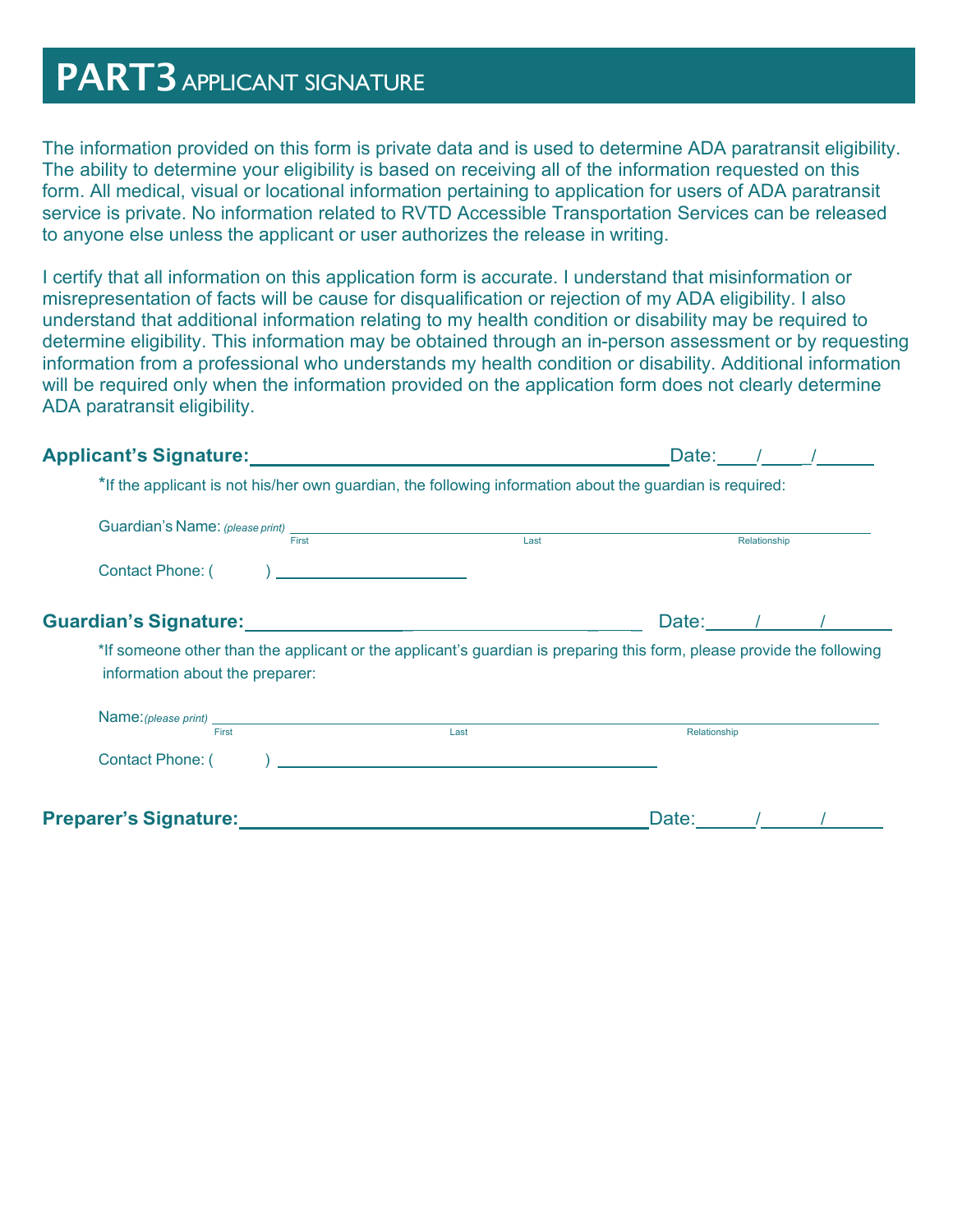

### ELIGIBILITY APPLICATION PROFESSIONAL VERIFICATION Americans with Disabilities Act (ADA) | Paratransit Eligibility

- **1. Complete and sign** the "Authorization to Release Information".
- **2. Send** to your designated medical professional.
- **3. Wait** for your medical professional to return this form to you. Check back with your medical professional if you don't receive your information.
- **4. This form is incomplete if it is NOT ACCOMPANIED BY COMPLETED CERTIFICATION QUESTIONNAIRE.**

PART3 APPLICANT **PLEASE PRINT OR TYPE** SIGNATURE

### (WHEN COMPLETE SEND TO THE PROFESSIONAL YOU NAMED)

| Applicant's Name:              |       |                       |           |  |
|--------------------------------|-------|-----------------------|-----------|--|
|                                | First | <b>Middle Initial</b> | Last      |  |
| Birth Date: 1 1                |       |                       |           |  |
| <b>Applicant's Address:</b>    |       |                       | $Apt.$ #: |  |
|                                |       | State:                | Zip Code: |  |
| Applicant's Telephone Number ( |       |                       |           |  |

I authorize the following professional to release to RVTD specific information as requested. It is my understanding that the information released will be used solely to determine my ADA paratransit eligibility. I understand that I may revoke this authorization at any time. Unless revoked, this form will allow that professional listed below to release information described for six months after the date appearing below.

| Name of Professional:  | Title: |  |
|------------------------|--------|--|
| Applicant's Signature: | Date:  |  |

Guardian's signature required if the applicant is not his/her own guardian,

| Guardian's Signature: |  |  |
|-----------------------|--|--|
|                       |  |  |

**BY FAX**

**WE DO NOT ACCEPT**

**APPLICATIONS**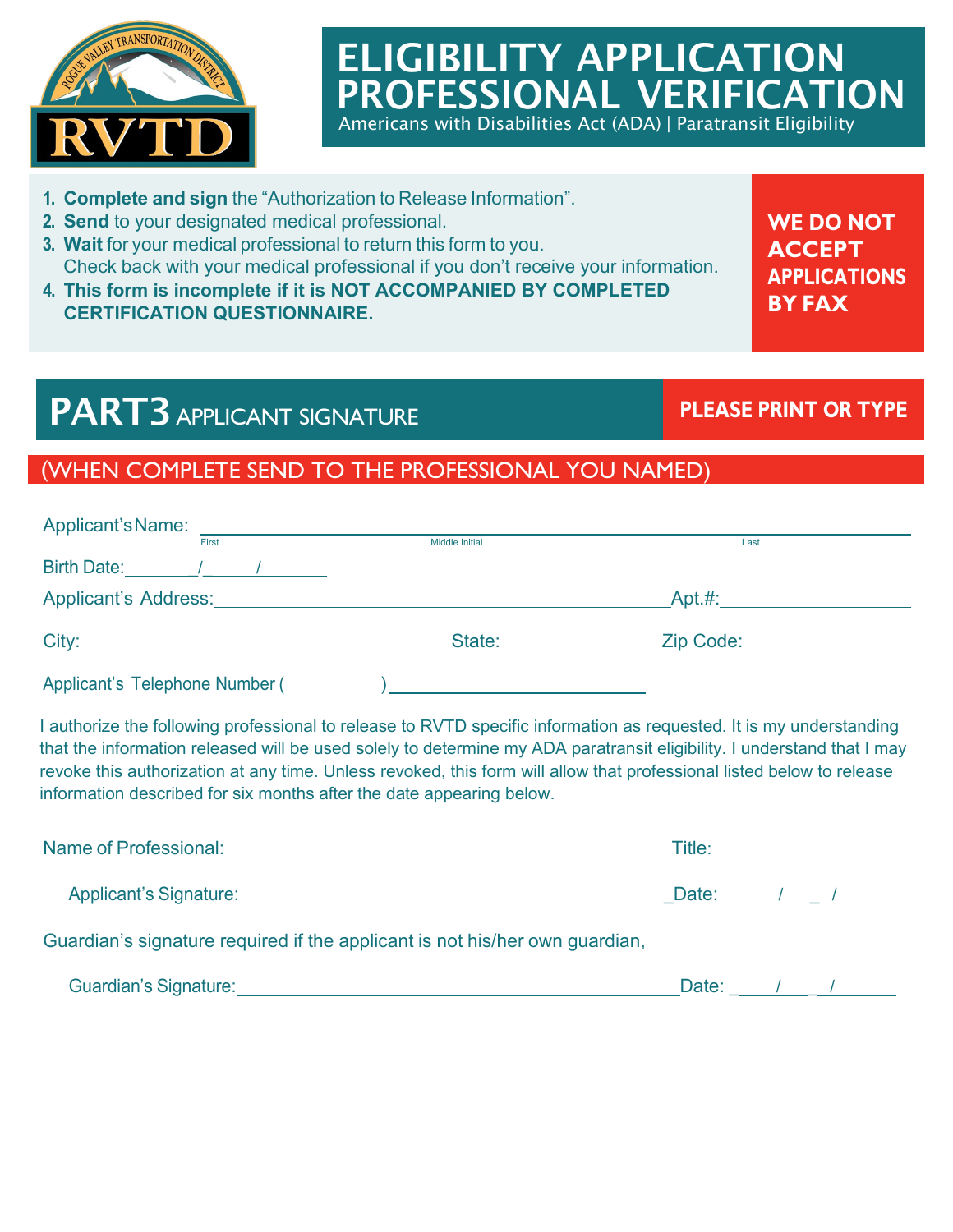# SECTION B PROFESSIONAL VERIFICATION FORM

#### **Dear Health Care Professional:**

You are being asked to provide information regarding this individual's disability. The Federal Law is very specific about ADA para-transit eligibility. The law restricts eligibility to individuals who:

- 1. As a result of their disability, cannot board, ride, or disembark from a regular fixed route bus or;
- 2. Have a specific impairment-related condition which prevents them from getting to or from a bus stop.

**PLEASE NOTE:** This **does not** include persons who find it **difficult or uncomfortable** to get to and from bus stops. In providing information you should consider only the presence of a disability or health condition and not the applicant's age or economic status. RVTD Accessible Transportation staff makes the final determination on

eligibility status.

### THIS SECTION MUST BE FILLED OUT FOR ALL APPLICANTS

### GENERAL INFORMATION

- Describe the diagnosed disability you are currently treating this individual for:
- Describe any other health conditions or disabilities with which this individual is diagnosed:

| $\cdot$ How long have you worked with the individual? Since $\sqrt{2}$                                            |
|-------------------------------------------------------------------------------------------------------------------|
|                                                                                                                   |
| If permanent, is their disability progressive? _________Yes_________No                                            |
| If temporary, please give best estimate of rate of recovery. ___________________                                  |
| $\cdot$ Do temperature extremes affect the individual?                                                            |
|                                                                                                                   |
| (Ex.Heat index of more than 85 degrees or wind chill less than 10 degrees) Yes No                                 |
| $\cdot$ Does the individual currently use regular fixed-route public transportation? For estable and North Costre |
|                                                                                                                   |
| · Is behavioral inhibition impaired? _______Yes________No                                                         |
| Can the individual walk? <b>Example 20 Yes No</b>                                                                 |
|                                                                                                                   |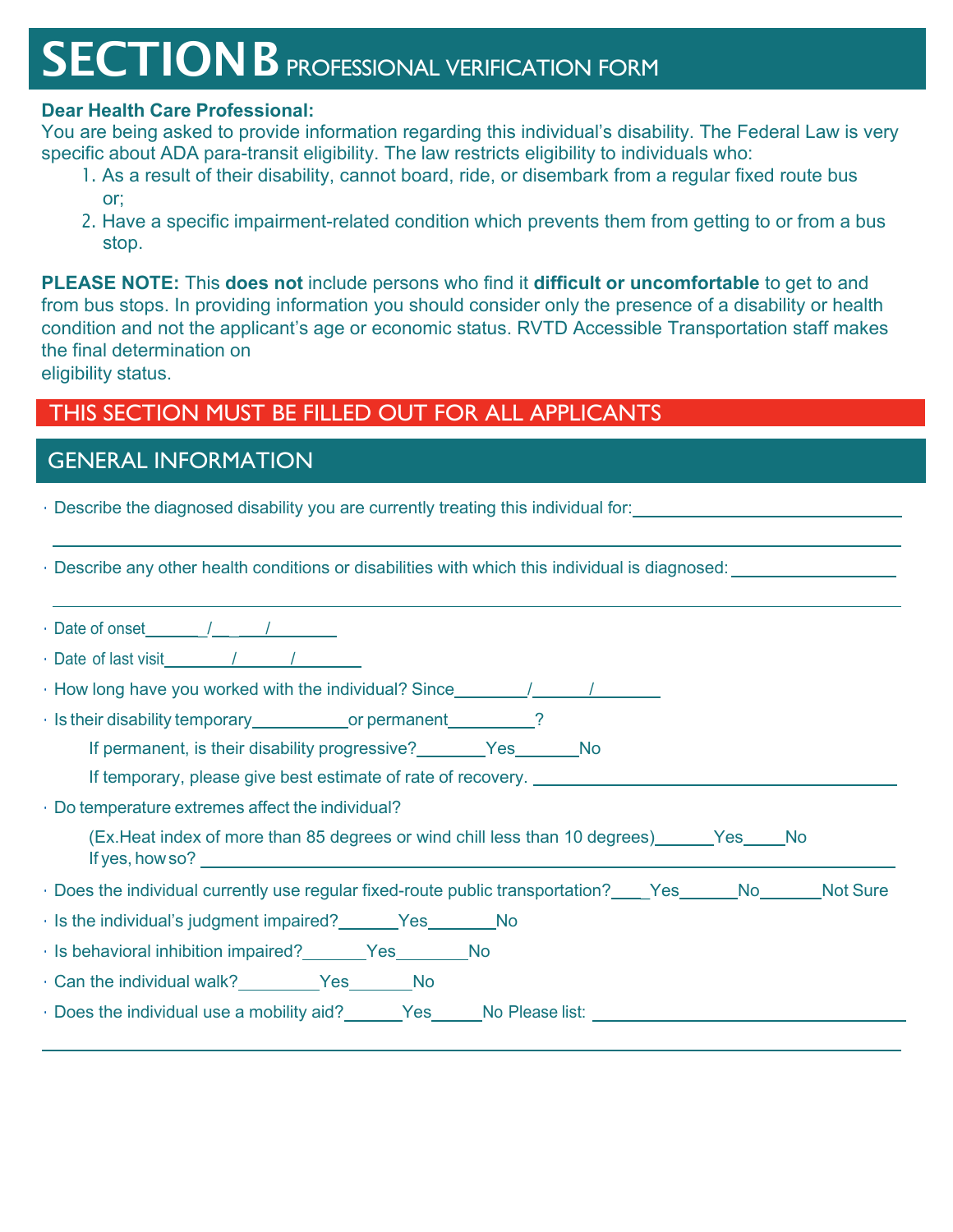| $\cdot$ How long has individual been using the device(s)?                       |  |
|---------------------------------------------------------------------------------|--|
|                                                                                 |  |
| How far can the individual travel without the assistance of another person?     |  |
| 1 block $\Box$ 3 blocks $\Box$ 6 blocks or more $\Box$ less than 1 block        |  |
| · With treatment/therapy will this distance increase? ______Yes______No         |  |
| · Please indicate the expected distance after treatment/therapy:                |  |
| $\Box$ 1 block $\Box$ 3 blocks $\Box$ 6 blocks or more $\Box$ less than 1 block |  |
| Give best estimate of length of time required to achieve this improvement.      |  |

### PLEASE COMPLETE ONLY THOSE SECTIONS THAT APPLY TO THIS INDIVIDUAL

### NEUROLOGICAL IMPAIRMENT/HEAD INJURY

| • Does the individual experience seizures? ______ Yes _______ No                               |
|------------------------------------------------------------------------------------------------|
|                                                                                                |
| · What type(s) of seizures does patient experience? ____________________________               |
| . Is the individual's judgment impaired? _______Yes________No                                  |
| · Is behavioral inhibition impaired? Yes No                                                    |
| · Does judgment and inhibition impairment prevent the individual from independently            |
| traveling outside the home or immediate environment? The Ses No                                |
| · When traveling independently does the individual have the ability to: (check all that apply) |
| □ Get help if lost □ Recognize & avoid danger □ Cross streets safely                           |
| □Follow written directions □ ○ Communicate needs □ Process information                         |
| $\Box$ Understand and follow schedule to get places on time                                    |
| $\cdot$ Is there history of Brain Injury Pes No                                                |

### VISUAL IMPAIRMENT

• Select all the describes this individual's visual disability:

|              | □ Totally Blind □Night Blindness □ Severely Blurred/Distorted Vision □ Tunnel Vision □ Loss of Depth |  |  |
|--------------|------------------------------------------------------------------------------------------------------|--|--|
| $\Box$ Other |                                                                                                      |  |  |

• Does the individual require any accommodations, adaptations, low vision aids, etc.? Please list:

• How does the individual's visual impairment affect their ability to move about in the environment?

• Has the individual received any orientation & mobility (O&M) training? Ves Ves

**Questions? Please call 541.842.2080**